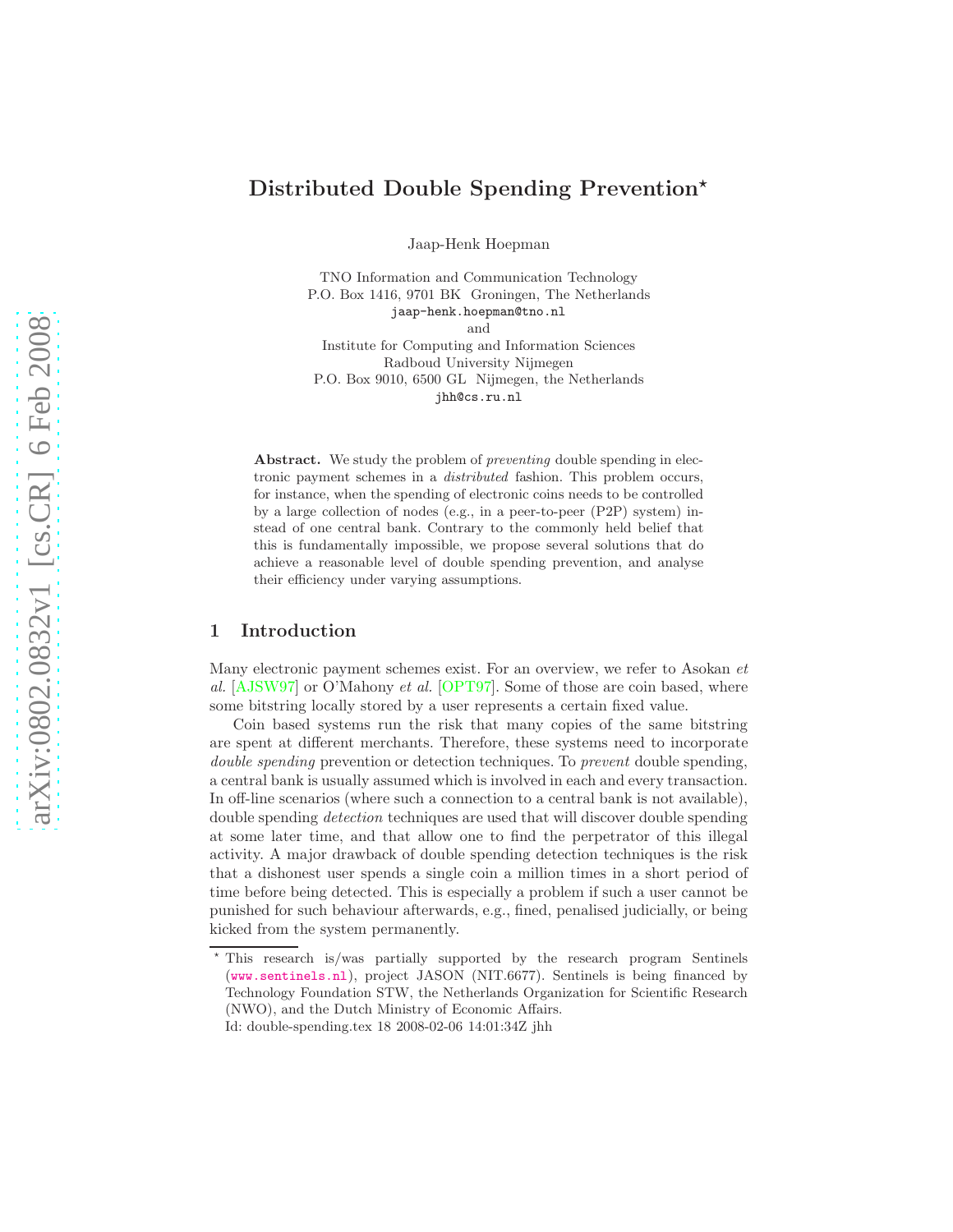#### 2 Jaap-Henk Hoepman

Recently, the use of electronic payment like systems has been proposed<sup>[1](#page-1-0)</sup> to counter SPAM [\[Hir02\]](#page-13-2) or to enforce fairness among users of peer-to-peer (P2P) networks [\[YGM03,](#page-14-0) [VCS03,](#page-13-3) [GH05\]](#page-13-4). In such systems it is unreasonable to assume a central bank, either because it does not exist, or because it would go against the design philosophy of the system (as is the case for P2P networks). At first sight it then appears to be impossible to prevent double spending. This would limit the usefulness of such approaches because of the rapid double spending problem described above: users can easily rejoin a P2P system under a different alias and continue their bad practises forever.

In [\[GH05\]](#page-13-4) we wrote:

We note that for any system offering off-line currency, double-spending prevention is generally speaking not possible, unless extra assumptions (e.g., special tamper proof hardware) are made.

In that paper, in fact, we were not considering a completely off-line system, but a decentralised system without a central bank instead. The difference turns out to be decisive. In a truly off-line system (where the receiver of a coin has no network access to perform any kind of checking, and where the spender of a coin is not forced to adhere to a security policy through some kind of tamper proof hardware [\[SS99\]](#page-13-5)) the chances of double spending prevention are slim. We soon after realised, however, that the situation is not so bad in an on-line but decentralised system without a central bank.

The crucial observation is that it may be impossible, or very expensive, to prevent every possible double spending of a coin (i.e., a deterministic approach), but that it may very well be possible to prevent that a particular coin is double spent many times, using efficient randomised techniques. Even such a weaker guarantee limits the damage an adversary can do. In other words, the main paradigm shift is the realisation that double spending a single coin twice is not so bad, but spending it a hundred times should be impossible. Of course, such a probabilistic and limited security property may not be strong enough for the protection of 'real' money. It may, however, be quite workable for currencies used to enforce fairness among P2P users.

In this paper we study several such techniques for distributed double spending prevention. We focus in this paper on methods to distribute the tasks of the central bank over (a subset of) the nodes in the system. An extreme case would be the distribution of the central bank over all nodes in the system, making everyone a clerk working for the bank. This would lead to an enormous communication overhead, as all  $n$  nodes in the system would have to be contacted for each and every transaction. We study techniques to reduce the size of such clerk sets, mainly in probabilistic ways, while still keeping reasonable double-spending prevention guarantees.

<span id="page-1-0"></span><sup>1</sup> America Online and Yahoo announce introduction of electronic postage for email messages ("Postage is Due for Companies Sending E-Mail", New York Times, February 5, 2006).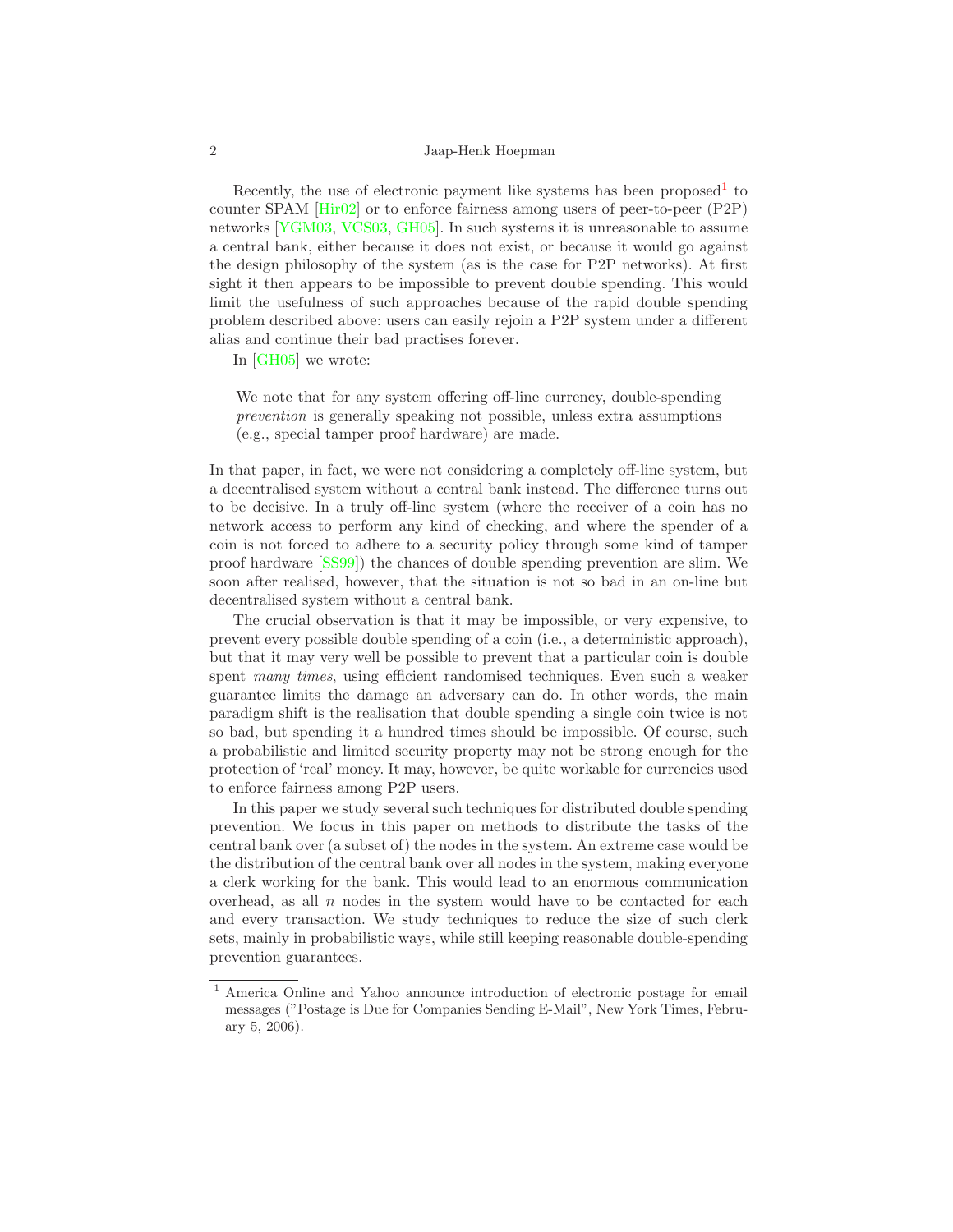Next to a deterministic approach, there are two fundamentally different ways to construct the clerk sets in a probabilistic manner. The most efficient method — yielding the smallest clerk sets — uses the unqiue identifier of a coin to limit the possible members of the clerk set in advance. In this model, certain clerks attract certain coins, making it far more likely that double spending is detected. The drawback is that given a particular coin these clerks are known beforehand. This means the adversary has advance knowledge regarding the clerks that it needs to bribe in order to be able to double spend a particular coin. In certain situations this may be undesirable. Therefore we also study the less efficient case where the clerks are selected uniformly at random.

### 1.1 Our results

We prove the following results, where  $n$  is the total number of nodes,  $f$  is the total number of dishonest nodes, d is the number of dishonest nodes that may be corrupted by the adversary after they join the network, and  $s$  is the security parameter (see Section [2](#page-3-0) for details).

Deterministic double spending prevention can be achieved with clerk sets of size  $2\sqrt{n(f+1)}$ .

Using randomisation double spending can be prevented with clerk sets of size at least  $\sqrt{\frac{ns}{\log e(1-f/n)}}$ . If we require that double spending only needs to be detected when a single coin is double spent at least  $r$  times<sup>[2](#page-2-0)</sup> we need clerk sets of size at <u>least  $\frac{\sqrt{2ns}}{r}$ </u> when  $f = 1$  (i.e., if only the double-spender itself is dishonest) and  $\sqrt{\frac{ns}{\log e(1-f/n)r}}$ , when  $f > 1$ . Note that it is indeed interesting to consider the  $f = 1$  case seperately, because it corresponds to the situation where nodes in the clerk sets have no incentive to collaborate with the double spender to let him get away undetected, and is closely related to the selfish but rational models used in game theoretic analysis of security protocols (cf. [\[IML05\]](#page-13-6)).

Finally we prove that making use of the coin identifier to construct coin specific clerk spaces of size  $\beta$  at least  $d + \frac{s}{\log((n-d)/(f-d))}$  clerk sets sampled from this space of size at least  $\frac{\beta}{r \log e}$   $(s + 1 + \log(r + 2))$  suffice to detect a coin that is double spent at least  $r$  times.

These results tell us the following. Deterministically, clerk sets that have  $\sqrt{n}f$  $\sqrt{n/(1-f/n)}$  is good enough. For decent fractions of faulty nodes (e.g.,  $f/n =$ nodes suffice. For any reasonable  $f$  this is unworkable. Using randomisation,  $1/2$ ) this stays  $O(\sqrt{n})$ . When we relax the double spending detection requirement and allow upto r double spendings to be undetected, clerk sets can be further reduced by a  $\sqrt{r}$  factor. Finally, if we use information stored in the coin, the size of the clerk sets becomes independent of the size of the network, depending only on the inverse ratio  $n/f$  of faulty nodes, and the number of corruptable nodes d.

<span id="page-2-0"></span> $2r$  denotes the number of times a coin is double spent. To be precise, when a node spends the same coin x times, then  $r = x - 1$ .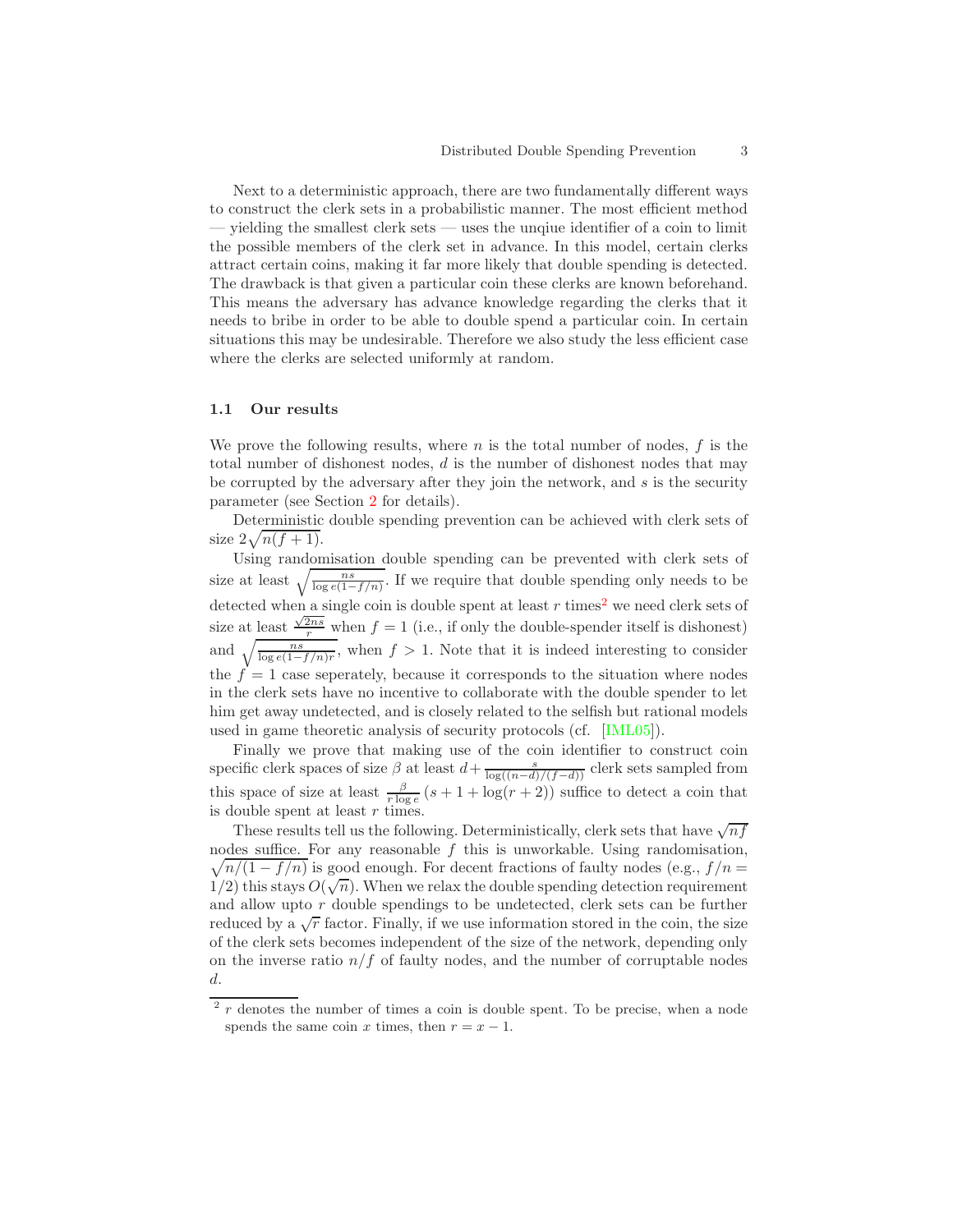## 1.2 Related research

The deterministic variant of distributed double spending prevention, i.e., the one where double spending is always prevented, is equivalent to the problem of distributing a database over n nodes,  $f$  of which may be faulty. Quorum systems (cf. [\[MR98,](#page-13-7) [MRWW01\]](#page-13-8)) have been studied as an abstraction of this problem, to increasing the availability and efficiency of replicated data. A quorum system is a set of subsets (called quorums) of servers such that every two subsets intersect. This intersection property guarantees that if a write-operation is performed at one quorum, and later a read-operation is performed at another quorum, then there is some server that observes both operations and therefore is able to provide the up-to-date value to the reader. The clerk sets in our work correspond to the quorums in that line of research. We do note however that the relaxation of allowing upto r double spendings to occur is not covered by the work on quorum systems.

Our approach is in a sense a dual to the one advocated by Jarecki and Odlyzko [\[JO97\]](#page-13-9) (and similarly by Yacobi [\[Yac99\]](#page-14-1)), in which double spending is prevented probabilistically and efficiently by checking a payment with the central bank only with some probability (instead of always).

## 1.3 Structure of the paper

The paper is organised as follows. We first describe the model and the basic system architecture in Section [2.](#page-3-0) This fixes the way coins are represented and spent among nodes, and describes how clerk sets are used to detect double spending. This architecture is independent of how the clerk sets are constructed. Different construction methods yield different performance, as described in the sections following. It is exactly these combinatorial constructions that are the main contributions of this paper.

We analyse the performance of fixed clerk sets in Section [3,](#page-6-0) followed by the analysis of randomly chosen clerk sets in Section [4.](#page-7-0) Next, in Section [5,](#page-8-0) we study what happens if we allow coins to be double spend more often, up to a certain limit  $r$ . Then, in section [6](#page-10-0) we discuss ways to further reduce the size of the clerk sets by making use of information in the coin. We conclude with a thorough discussion of our results in Sect. [7.](#page-12-0)

## <span id="page-3-0"></span>2 Model and notation

We assume a distributed system consisting of n nodes, at most  $f$  of which are dishonest. The dishonest nodes are under the control of the adversary. If the system is a peer-to-peer (P2P) overlay network, the nodes receive a random identifier when joining. This identifier is not under the control of the adversary. The adversary may, however, be able to compromise  $d$  out of the  $f$  dishonest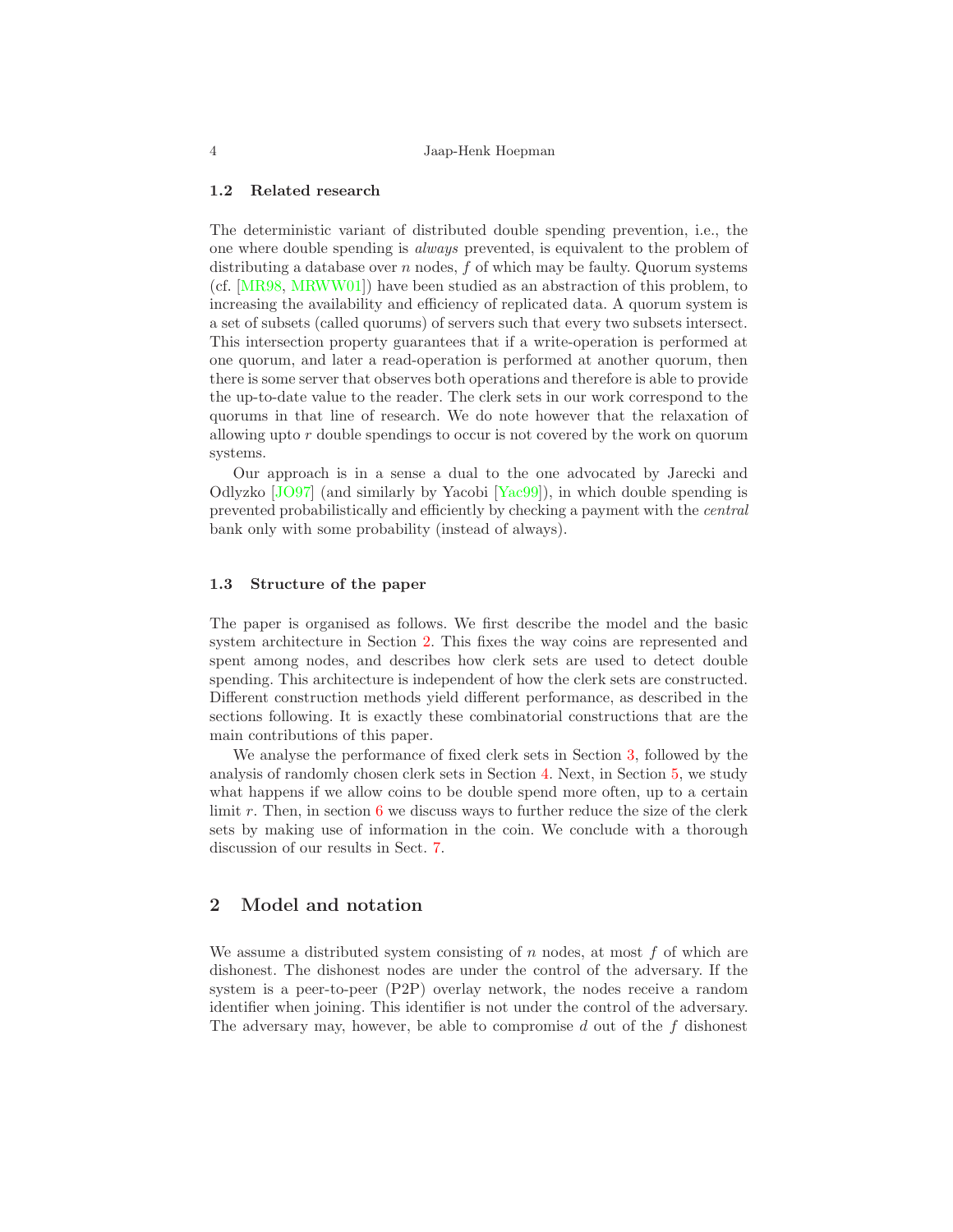nodes *after* joining the network, i.e., it may compromise at most d nodes for which it knows the P2P identifier<sup>[3](#page-4-0)</sup>.

Each node owns a pair of public and private keys. A signature  $[m]_i$  of node  $i$  on a message  $m$  can be verified by all other nodes. We let log denote the logarithm base 2.

The system handles coins, that are uniquely identified by a coin identifier cid. Valid coin identifiers cannot 'easily' be generated by nodes themselves. Nodes can distinguish valid coins from invalid ones. A detailed discussion on how nodes initially obtain such coins lies outside the scope of this paper. But to argue the viability of our approach, we briefly mention the following two options. Coins could, for instance, be distributed initially by a central authority. In this case, the coin identifier incorporates a digital signature from this authority. Or they could be generated by the nodes themselves by finding collisions in a hash function  $h$ (cf. [\[GH05\]](#page-13-4)). Then, the coin identifier contains the pair  $x, y$  such that  $h(x) =$  $h(y)$ .

Nodes communicate by exchanging messages. We assume a completely connected network, or a suitable routing overlay. The network is asynchronous. In particular, coins may be spent concurrently. The network is static: no nodes join or leave the network once the system runs.

All in all these are quite strong assumptions (a static network, with a network wide PKI, and a point-to-point communication substrate), but not unreasonably so. In any case, they allow us to focus on the main research issue: the combinatorial analysis of distributing the task of an otherwise centralised bank over the nodes of a distributed system, such that double spending is prevented.

The adversary tries to double spend a single coin at least  $r$  times (when a node spends a single coin x times, then  $r = x - 1$ ). We say the system is secure with security parameter s if the adversary must perform an expected  $O(2<sup>s</sup>)$  amount of work in order to be successful. We show this by proving that the probability of success for the adversary for a single try is at most  $2^{-s}$ .

We note that we do not consider denial of service attacks, for example attacks where the clerk sets receive polluted information from dishonest nodes to invalidate coins held by honest nodes.

#### 2.1 Distributing the bank

Throughout the paper we assume the following system architecture to distribute the bank over the nodes in the network.

A coin is uniquely determined by its coin-id *cid*. Spending a coin  $c_i$  transfers ownership of that coin from a sender s to a receiver r. We use the following method (also depicted in Figure [1\)](#page-5-0): the receiver sends a nonce  $z$  to the sender, who then signs the coin, together with the nonce and the name of the receiver, sending the result

$$
c_{i+1} = [c_i, z, r]_s
$$

<span id="page-4-0"></span> $3$  This distinction between  $f$  and  $d$  turns out to be only significant in the case where coin identifiers are used to restrict the size of the clerk sets.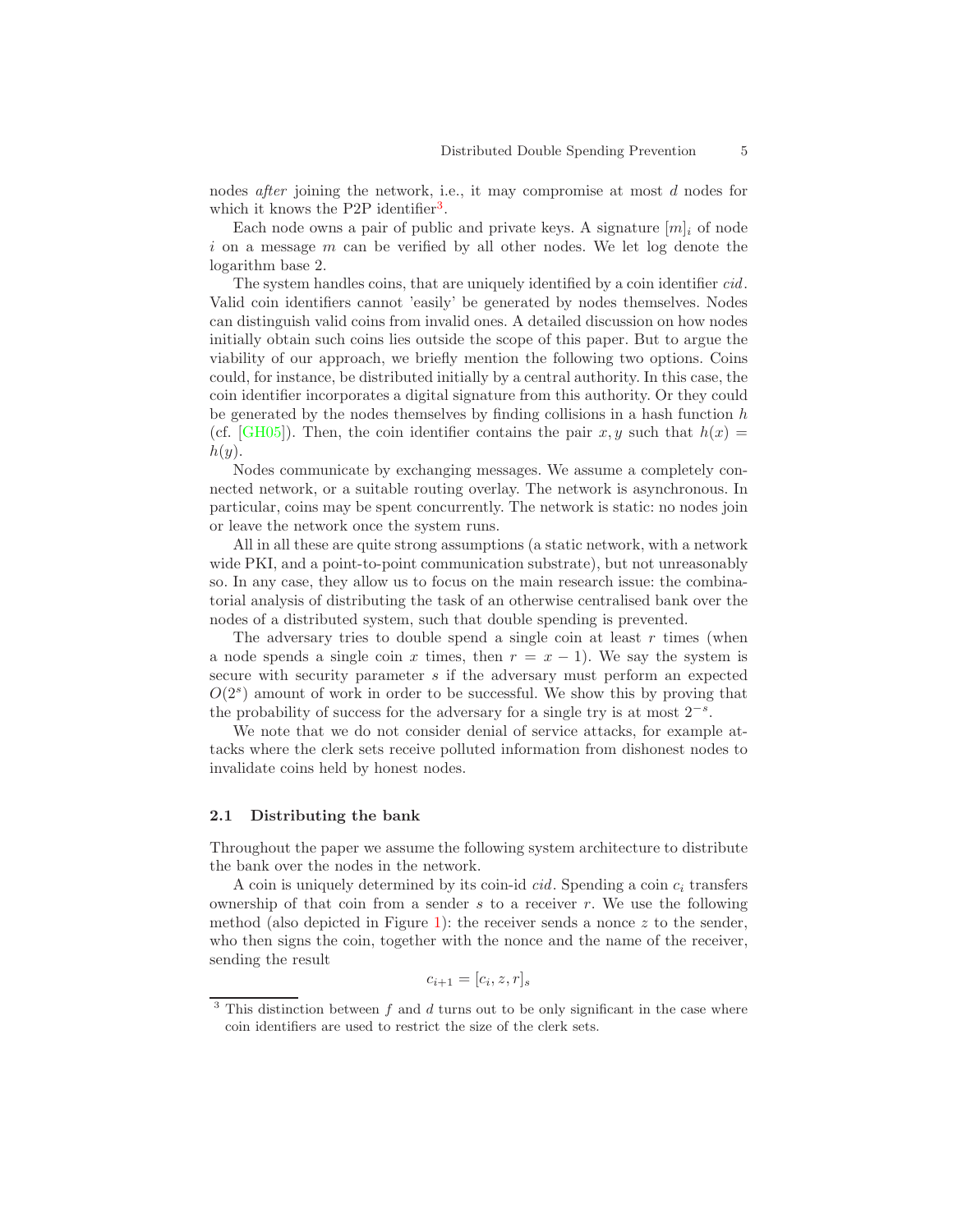6 Jaap-Henk Hoepman



<span id="page-5-0"></span>Fig. 1. Coin spending and detection protocol.

back to the receiver. We call  $c_i$  the immediate prefix of  $c_{i+1}$  (denoted  $c_i \rightarrow c_{i+1}$ ), and require that s equals the receiver of  $c_i$  (otherwise  $c_i$  should not have been in the posession of s in the first place). An unspent coin simply corresponds to its coin-id *cid.* c is a prefix of c', denoted  $c \Rightarrow c'$  if there is a sequence of coins  $c_0, \ldots, c_k, k > 0$  such that  $c = c_0, c_k = c'$  and  $c_i \to c_{i+1}$  for all  $0 \leq i < k$ . The coin-id  $cid(c)$  of a coin equals its shortest prefix, or c itself if no prefix exists.

So called *clerk sets* are used to verify the validity of a coin. These clerk sets consist of nodes in the network that simulate a bank in a distributed fashion. The selection of nodes that are member of a clerk set  $B_{r,c}$  can be either done deterministically or randomly, and may depend on both the node r accepting the coin and the coin identifier  $cid(c)$  of the coin being accepted. To perform their duties, the nodes in a clerk set store the history of coins. When a receiver  $r$ receives a coin  $c$ , it first verifies the signature, the nonce, and the sender. It then requests from each clerk in the clerk set  $B_{r,c}$  all coins with coin-id  $cid(c)$  that it stores. At the same time, the clerks store c. These two steps are one atomic operation. If all coins  $r$  receives from its clerk set are proper prefixes of  $c$ , it accepts the coin. Otherwise it rejects the coin.

We note that the size of a coin increases every time it is spent, because of the signature that must be added. Similarly, the set of coins stored by the clerk sets grows without bounds. Dealing with these unbounded space requirements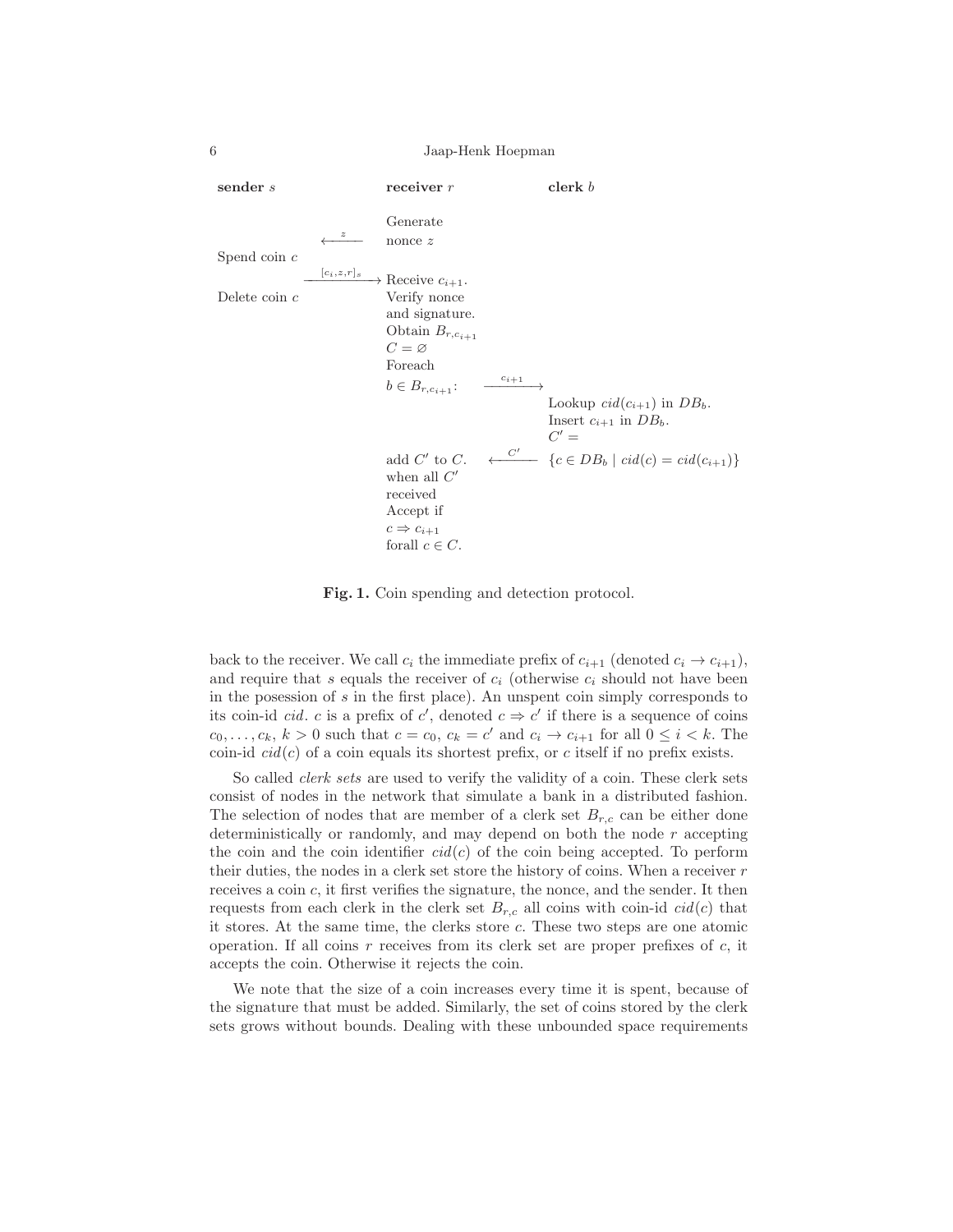falls outside the scope of this paper. We discuss some ways to bound the space requirements in Sect. [7.](#page-12-0)

The remiander of this paper assumes the above protocol for spending a coin, and is merely concerned with different methods for obtaining  $B_{r,c_{i+1}}$  such that double spending is prevented. The following property of the system described above is the basis for the main results of this paper.

*Property 2.1.* Let j and k be honest nodes, and let c be a coin. If  $B_{j,c} \cap B_{k,c}$ contains at least one honest node, then no node can double spend a coin with coin-id  $cid(c)$  at both j and k using the protocol described above.

*Proof.* Let x be the honest node in  $B_{j,c} \cap B_{k,c}$ . If i manages to double spend c at both j and  $k$  (j = k is possible), x receives a request to lookup (and immediately store)  $c_j = [c', z_j, j]_i$  from j and  $c_k = [c'', z_k, k]_i$  from k (with unique nonces  $z_j$ and  $z_k$ ) where  $cid(c_j) = cid(c_k)$ ,  $c_j \npreceq c_k$  and  $c_k \npreceq c_j$  (by definition of double spending). W.l.o.g. assume j makes that request to x first. Then j stores  $c_i$  at  $DB_x$  before k requests all coins with  $cid(c) = cid(c_k)$ . Then k retrieves  $c_i$  with  $c_j \neq c_k$  and hence k does not accept  $c_k$ . □

Observe that the inclusion of nonces in the coin spending phase is really only necessary to determine the exact node that double-spent the coin first.

## <span id="page-6-0"></span>3 Fixed clerk sets: deterministic case

We will now study several methods to assign clerk sets to nodes. We start with the deterministic case where each node is given a fixed clerk set  $B_i$ . We assume  $d = f$  (in the deterministic case it makes no difference whether the adversary can corrupt the nodes after they join the network or only before that: it can ensure in advance to only double spend at nodes for which the clerk sets contain no honest nodes).

If, except for the node trying to double spend, there are no dishonest nodes, we only need to require  $B_i \cap B_j \neq \emptyset$  (and the double spender should not be the only node in that intersection). Clearly, we can set  $B_i = \{b\}$  for all i and some clerk b. This coincides with the 'central bank' case described in the introduction. In this paper we are of course interested in the distributed case, where there should be no single point of failure, and where the load for preventing double spending is evenly distributed over all participating nodes. The optimal construction of such sets was already studied in the context of the distributed  $match$ -making problem by Mullender and Vitányi [\[MV88,](#page-13-10) [EFF85\]](#page-13-11). They show that an assignment of sets exists such that  $|B_i| \leq 2\sqrt{n}$  for all i, while for all i, j  $B_i \cap B_j \neq \emptyset$ . They also prove a matching lower bound<sup>[4](#page-6-1)</sup>.

Now suppose we do have  $f$  dishonest nodes. Using the techniques outlined above, we arrive at the following bound.

<span id="page-6-1"></span><sup>4</sup> Note that if we somehow could construct a 'uniform, randomised' selection of the node responsible for keeping track of the current owner of a coin, then using this single node as the clerk set for that coin would implement a distribution solution to the problem. This is studied in more detail in section [6.](#page-10-0)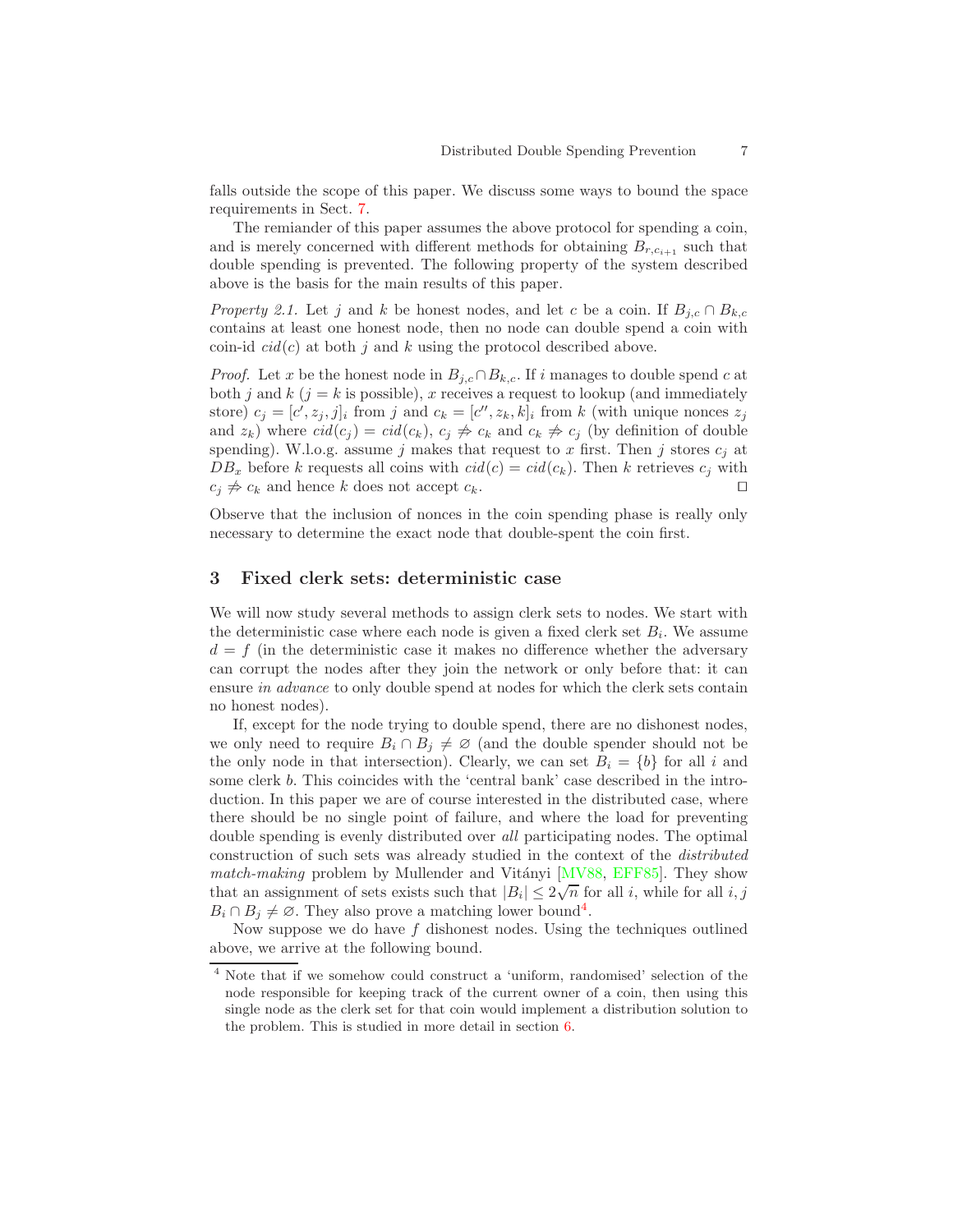Theorem 3.1. Double spending is deterministically prevented with fixed clerk sets of size  $2\sqrt{n(f+1)}$ , when there are at most f dishonest nodes.

*Proof.* To guarantee detection of double spending we need at least  $f + 1$  clerks in the intersection of any two clerk sets, hence

$$
|B_i \cap B_j| > f.
$$

One way to approach this extension is as follows. Cluster the  $n$  nodes into groups of  $f + 1$  nodes each (for simplicity assume  $f + 1$  exactly divides n). For the resulting  $\frac{n}{f+1}$  so-called supernodes  $N_i$ , create super clerk sets  $\mathbf{B}_i$  as before. Now for each original node  $i$ , let its clerk set be the union of the nodes in the super nodes that are a member of its super clerk set  $B_i$ . In other words, let j be a member of super node  $N_i$ . Then

<span id="page-7-2"></span>
$$
B_j = \bigcup_{N_k \in \mathbf{B}_i} N_k \; .
$$

We know  $|\mathbf{B}_i| = 2\sqrt{\frac{n}{f+1}}$ , and that each super node covers  $f + 1$  nodes. Hence  $|B_j| \leq 2\sqrt{n(f+1)}$ . By construction, for any pair  $i, j$  there is an  $N_k \in B_i \cap B_j$ . Hence  $|B_i \cap B_j| > f$ .

# <span id="page-7-0"></span>4 Random clerk sets

We now consider the case where each time a node  $i$  receives a coin it generates a different random clerk set  $B_i$  to verify that the coin is not being double spent<sup>[5](#page-7-1)</sup>. Now suppose we have f dishonest nodes. Again we assume  $d = f$  (because the clerk sets are regenerated every time a coin is received, the adversary gains no advantage if it is able to corrupt some nodes right after system initialisation).

**Theorem 4.1.** Double spending is prevented with overwhelming probability using random clerk sets of size at least  $\sqrt{\frac{ns}{\log e(1-f/n)}}$ .

*Proof.* Let  $B_i$  be given, and randomly construct  $B_j$ . Let b be the size of the clerk sets that we aim to bound.  $B_j$  does not prevent double spending if it only contains nodes not in  $B_i$ , unless they are dishonest. To simplify analysis, let us assume that in the random construction of the set  $B_j$  (and the given set  $B_i$ ) we are sampling with replacement. This way we overestimate the probability of constructing such a bad set (because we do not reduce the possible number of bad choices that would occur with sampling without replacement). We will then show that even with this overestimation, this event will occur with probability at most  $2^{-s}$ .

<span id="page-7-1"></span><sup>5</sup> Actually, in this case a node can use the same randomly generated clerk set throughout, provided that  $d = 0$ . This is no longer the case when we allow small multiple spendings, analysed in Section [5.](#page-8-0)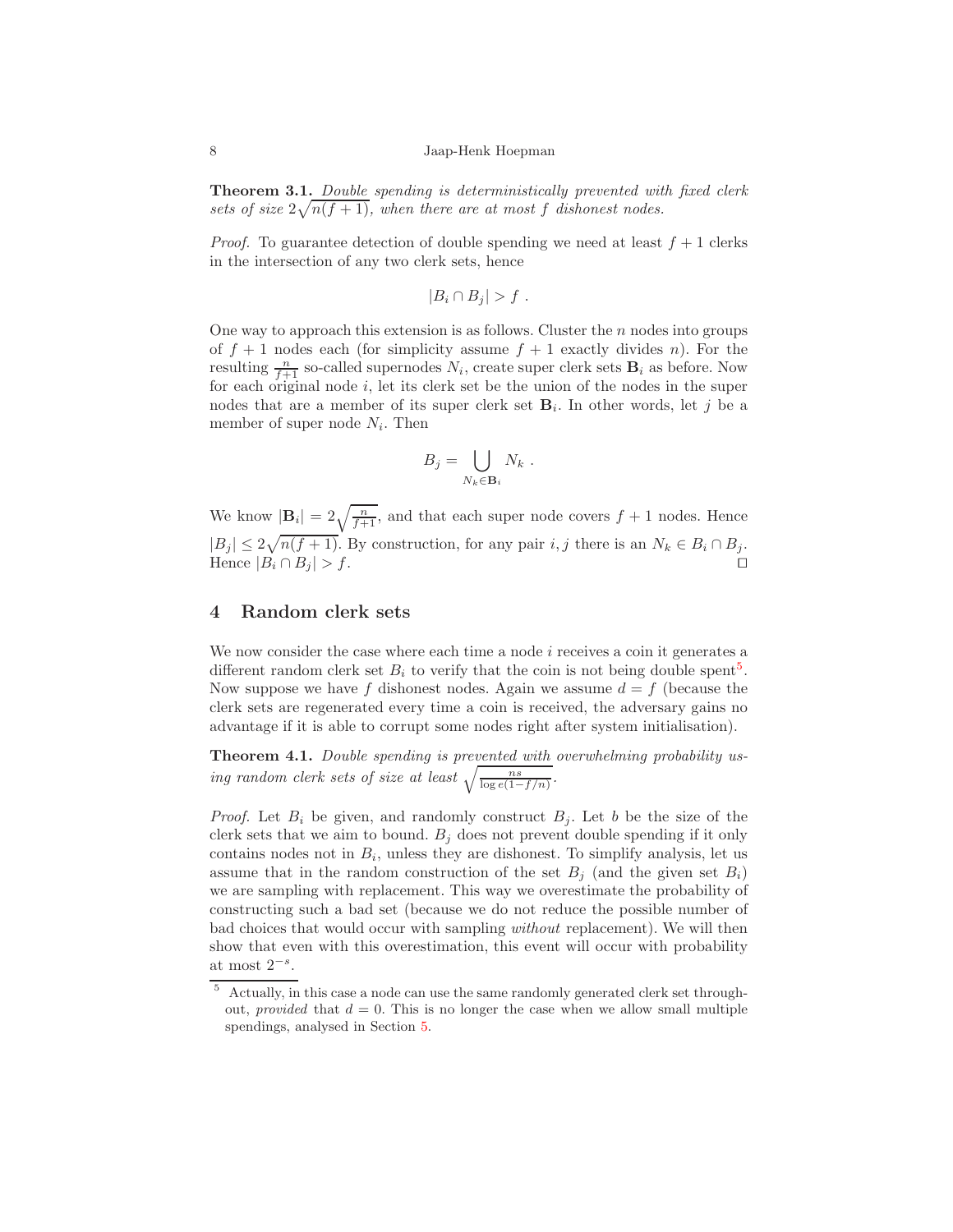For each member x of  $B_i$ , we should either pick a node not in  $B_i$  (with probability  $\frac{n-b}{n}$ ), or if we do (with probability  $\frac{b}{n}$ ), this node should be dishonest. Each node in  $B_i$  has probability  $\frac{f}{n}$  to be dishonest. Hence

$$
\Pr[x \text{ is bad}] = \frac{n-b}{n} + \frac{b}{n} \frac{f}{n} .
$$

Then

$$
\mathbf{Pr}\left[B_j \text{ is bad}\right] = \left(\mathbf{Pr}\left[x \text{ is bad}\right]\right)^b = \left(\frac{n - (1 - f/n)b}{n}\right)^b
$$

With  $(1 - \frac{1}{x})^x < e^{-1}$ , the latter can be bounded from above by  $e^{-\frac{1-f/n}{n}b^2}$ . We require  $\Pr[B_j \text{ is bad}] \leq 2^{-s}$ . This is achieved when

$$
e^{-\frac{1-f/n}{n}b^2}<2^{-s}\ .
$$

Taking logarithms and rearranging proves the theorem. □

<span id="page-8-2"></span>

.

This improves the deterministic case, where we have a  $\sqrt{f}$  dependence on f.

# <span id="page-8-0"></span>5 When coins get spent more often

Clearly, the problem of double spending becomes more pressing when coins are double spent (much) more than once. We will now show that this can be prevented with high probability with even small clerk sets. Note that multiple double spending only helps reducing the size of the clerk sets in the randomised case: in the deterministic case either the first double spending is prevented straight away, or no double spending is prevented at all.

Let r be the number of times a single coin is double spent by the same node<sup>[6](#page-8-1)</sup> We first consider the failure free case, i.e., except for the node trying to double spend, there are no dishonest nodes. This case captures the situation where nodes in the clerk sets have no incentive to collaborate with the double spender to let him get away undetected, and is closely related to the selfish but rational models used in game theoretic analysis of security protocols (cf. [\[IML05\]](#page-13-6)).

Theorem 5.1. When only the owner of a coin is dishonset, double spending of a single coin at least r times is prevented with overwhelming probability using random clerk sets of size b such that  $b > \frac{\sqrt{2ns}}{r} + 1$  (or  $b > \frac{n-1}{r+1}$ ).

*Proof.* Let  $B_i$  be the set used for the verification of the coin when it is spent for the *i*-th time. Let q be the node double spending. There are  $r + 1$  such sets if the coin is double spent  $r$  times. If double spending is not detected one of those r times, the adversary wins. This happens when  $B_i \cap B_j$  contains at most the double spender q itself, for all pairs  $i, j$ . The probability that this happens is computed as follows (where we assume  $(r + 1)b \leq n$  or else such a collection of sets simply does not exist).

<span id="page-8-1"></span><sup>&</sup>lt;sup>6</sup> Recall that when a node spends the same coin x times, then  $r = x - 1$ .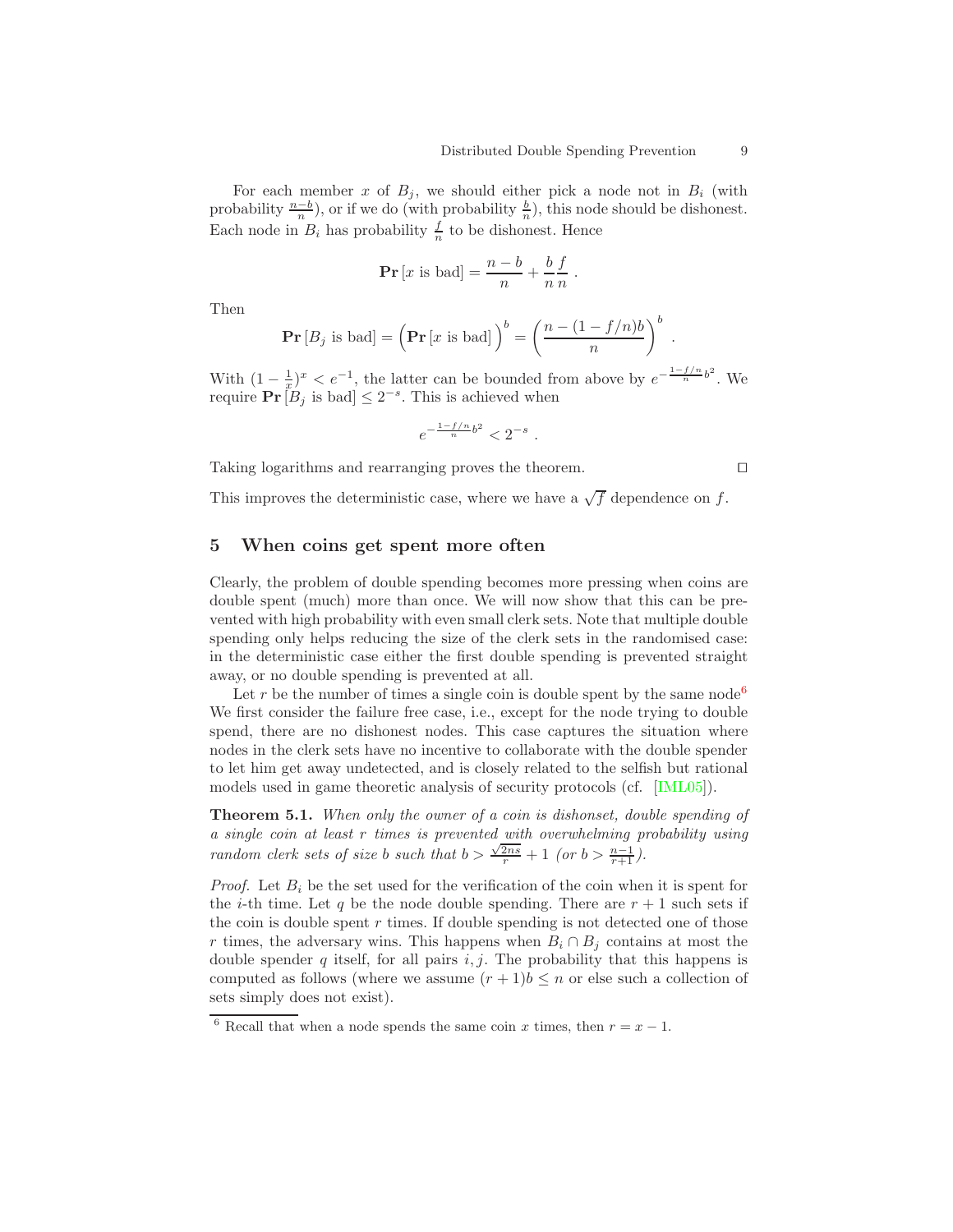After constructing the *i*-th set such that none of the *i* sets (each with  $b$ members) do mutually intersect except on the double spender  $q$ , there are at most  $n-i(b-1)$  nodes to choose from for the  $i+1$ -th set, and the probability that this set does not intersect the *i* others except on q becomes at most  $\binom{n-i(b-1)}{b}/\binom{n}{b}$ . Expanding binomials to their factorial representation, and cancelling factorials in nominators and denominators, we conclude that this is less than

$$
\left(\frac{n-i(b-1)}{n-b+1}\right)^b.
$$

Hence

$$
\Pr\left[\text{double spending not detected}\right] \le \prod_{i=1}^r \frac{\binom{n-i(b-1)}{b}}{\binom{n}{b}} \le \prod_{i=1}^r \left(\frac{n-i(b-1)}{n-b+1}\right)^b
$$

.

Further simplification using  $\frac{a-b}{n} \frac{a+b}{n} \leq \frac{a^2}{n^2}$  shows that this is bounded from above by

$$
\left(\frac{n-\frac{r+1}{2}(b-1)}{n-b+1}\right)^{rb}
$$

.

We want this latter expression to be negligible, i.e., less than  $2^{-s}$ . Inverting fractions and taking logarithms this leads to the inequality

$$
rb \log\left(\frac{n-b+1}{n-\frac{r+1}{2}(b-1)}\right) > s .
$$

Using  $(r + 1)b \leq n$  we see  $\frac{n-b+1}{n-\frac{r+1}{2}(b-1)} \leq 2$ . Using this, and the fact that  $log(1 + x) \geq x$  for all x between 0 and 1, we have

$$
\log \left( \frac{n-b+1}{n - \frac{r+1}{2}(b-1)} \right) \ge \left( \frac{\frac{r-1}{2}(b-1)}{n - \frac{r+1}{2}b} \right)
$$

Hence we require

$$
rb\left(\frac{\frac{r-1}{2}(b-1)}{n-\frac{r+1}{2}b}\right) > s
$$

Simplifying this proves the theorem. □

Next, we consider the case when there are at most  $f > 1$  dishonest nodes.

Theorem 5.2. Double spending of a single coin at least r times is prevented with overwhelming probability using random clerk sets of size at least  $\sqrt{\frac{ns}{\log e(1-f/n)r}}$ .

*Proof.* Again, let there be  $r + 1$  sets  $B_i$ , each used for the verification of the coin when it is spent for the  $i$ -th time. Let  $F$  denote the set of faulty nodes. If double spending is not detected one of those  $r + 1$  times, the adversary wins. This happens when

$$
(B_i \cap B_j) \setminus F = \varnothing, \text{for all } i,j \ .
$$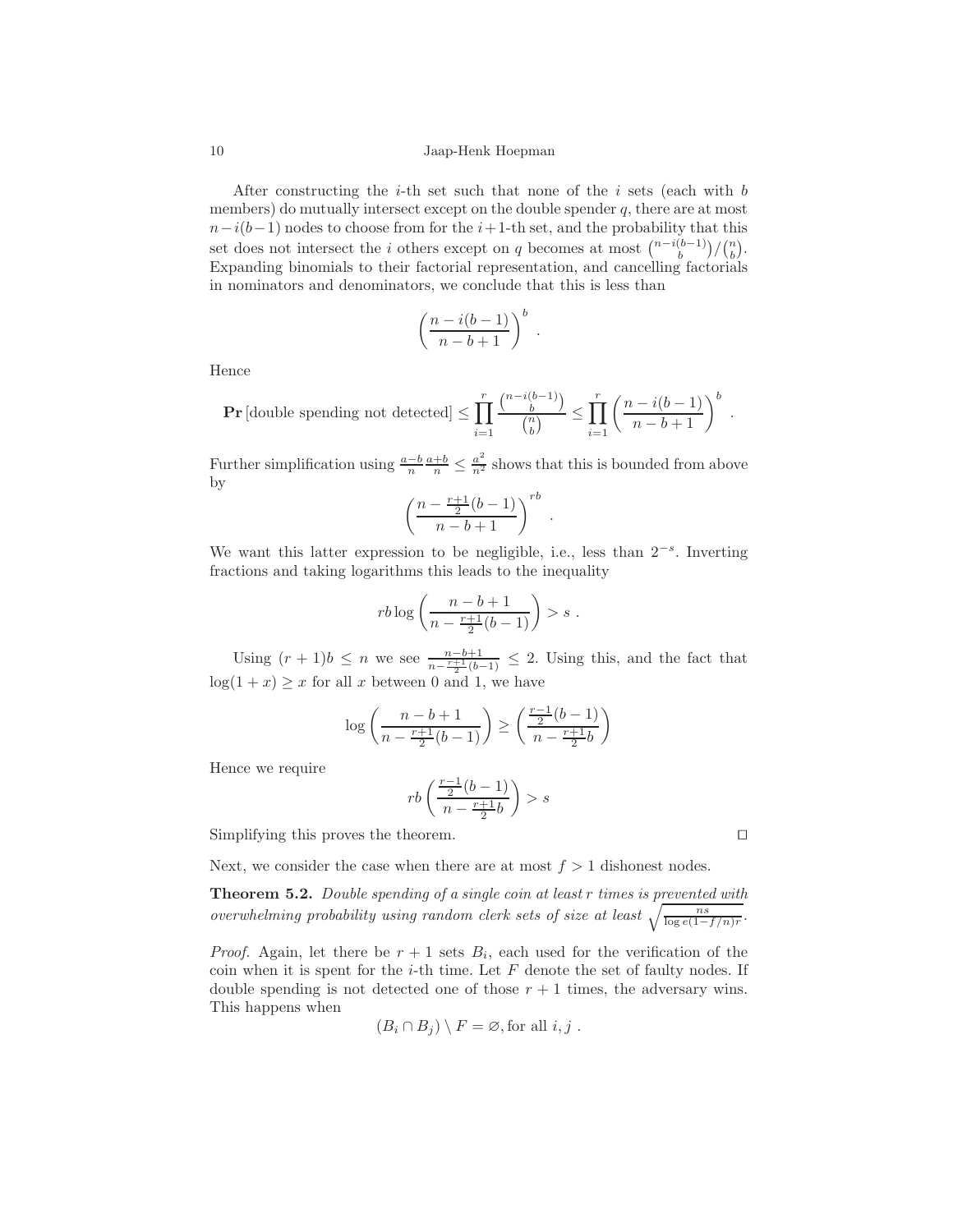We are going to estimate the probability that this happens by only considering  $B_1 \cap B_j \setminus F = \emptyset$  for all  $j \neq 1$ . Then

$$
\begin{aligned} \mathbf{Pr}\left[\text{double spending not detected}\right] &< \left(\mathbf{Pr}\left[B_1 \cap B_j \setminus F = \varnothing\right]\right)^r \\ &< \left(\mathbf{Pr}\left[x \notin B_1 \vee x \in F\right]^b\right)^r \end{aligned}
$$

where in the last step we consider arbitrary  $x$  and sample with replacement. This latter probability is, like the proof in Theorem [4.1](#page-7-2)

$$
\Pr[x \text{ is bad}] = \frac{n-b}{n} + \frac{b}{n} \frac{f}{n}.
$$

Proceeding similar to that proof, we obtain  $b > \sqrt{\frac{ns}{\log e(1-f/n)r}}$ . ⊓⊔

The bound appears not to be tight (in fact it is worse than Theorem [5.1](#page-8-2) by a factor  $\sqrt{r}$ ) because we only estimated the probability that no clerk set intersects with the first clerk set, thus greatly exaggerating the success of the adversary. Simulations suggest that the size of the clerk sets b is indeed inversely proportional to the number of clerk sets  $r$  even when faulty nodes exist.

## <span id="page-10-0"></span>6 Coin-specific clerk sets

Up till now, we have assumed that clerk sets are constructed independent of the coin that needs to be checked. This is a restriction. In fact, we will now show that under certain circumstances, the use of the coin identifier in the construction of the clerk sets may help reducing the size of the clerk sets even further.

In previous work on digital karma [\[GH05\]](#page-13-4) we investigated the design of a decentralised currency for P2P networks with double-spending detection. We showed the following result, given an assignment of  $\beta$  nodes derived from a coin identifier cid by

<span id="page-10-1"></span>
$$
\mathbf{B}_{cid} = \{ h^i(cid) \bmod n \mid 1 \le i \le \beta \}
$$

(where we ignore the possibility of collisions for the moment) where h is a random hash function.

**Lemma 6.1** ([\[GH05\]](#page-13-4)). If  $\beta > d + \frac{s}{\log((n-d)/(f-d))}$ , then  $\mathbf{B}_{cid}$  contains only dishonest nodes with probability less than  $2^{-s}$ .

Note that in the proof of this result we use the fact that the adversary controls at most d nodes for which it knows membership of a particular set  $B_{cid}$ ; for all other  $f - d$  dishonest nodes membership of this set is entirely random.

Using this new approach as a starting point, we now analyse how frequent double spending of a single coin can be prevented more efficiently.

Clearly, when there are no dishonest nodes, the single node clerk set  $B_{cid}$  =  ${h(cid)}$  suffices to prevent double spending (provided of course that the coin is never spent by this particular node itself). This is a distributed solution because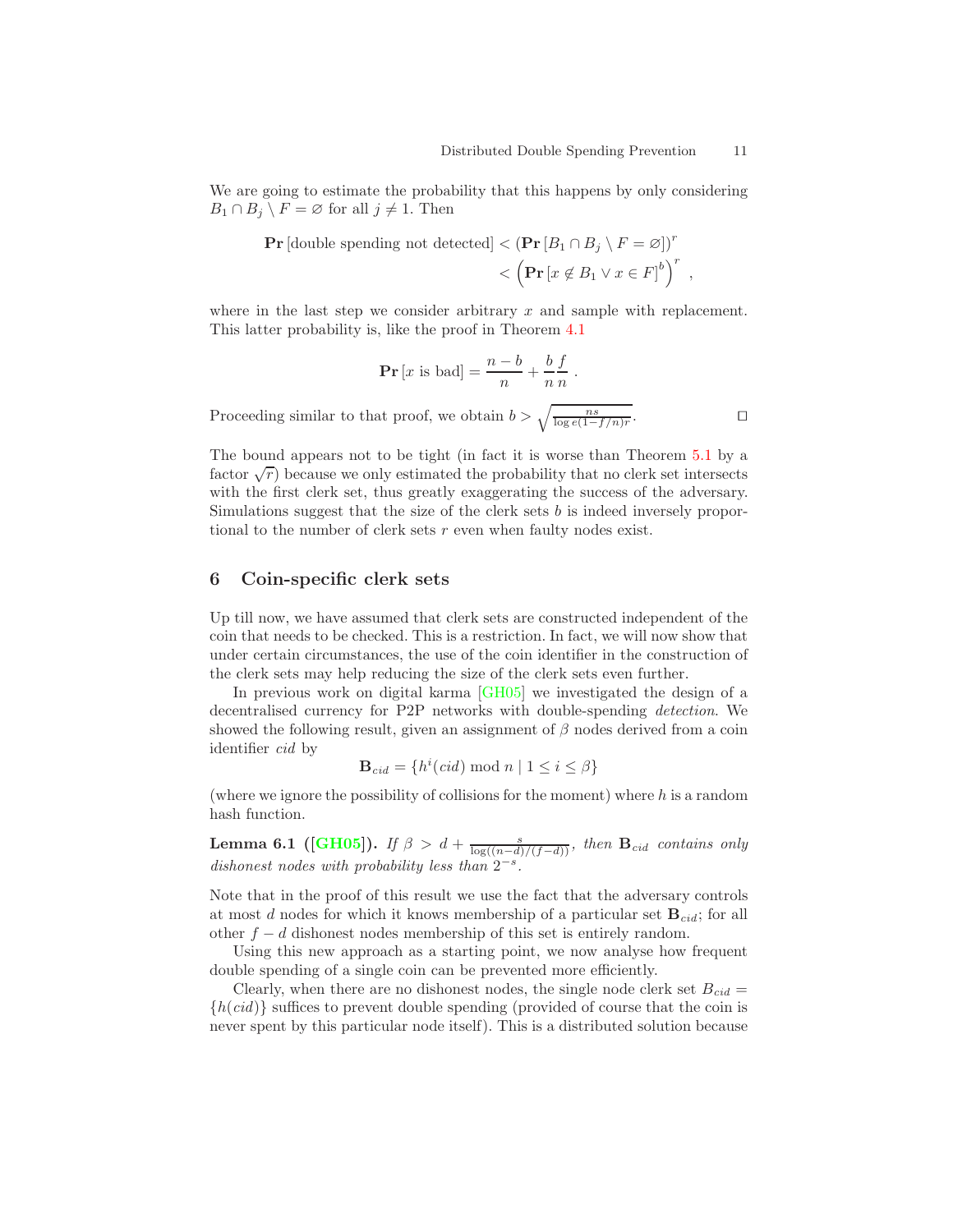the hash function distributes the clerk assignment uniformly over all available nodes.

Similarly, using the Lemma [6.1,](#page-10-1) we see that using  $B_{cid}$  as the clerk set each time coin *cid* is spent, double spending is prevented with overwhelming probability as well, even if the adversary gets to corrupt  $d$  out of  $f$  nodes of his own choosing. This is summarised in the following theorem.

Theorem 6.2. Double spending is prevented with overwhelming probability using clerk sets derived from a coin identifier, of size at least  $\beta > d + \frac{s}{\log((n-d)/(f-d))}$ .

But we can do even better than that if we are willing to allow a coin to be double spent at most r times. The idea is to start with the coin-specific clerk space  $B_{cid}$ of size  $\beta$ , but to use a smaller random subset  $B_i \subset \mathbf{B}_{cid}$  of size b as the clerk set to use when spending the coin for the i-th time.

Observe that the size of the clerk space now is more or less independent of n: it only depends on the fraction of dishonest nodes. Compared to the original randomised clerk set case (see Theorem [4.1\)](#page-7-2) when setting  $d = 0$  we see that  $\beta$ increases much less rapidly with increasing fraction of dishonest nodes. Note that reducing the sample space in this original case from  $n$  to say  $n'$  would improve the bound; however, the solution would no longer be distributed because certain nodes never would become members of a clerk set.

Theorem 6.3. Double spending of a single coin cid at least r times is prevented with overwhelming probability using coin specific clerk spaces of size  $\beta$  at least  $d + \frac{s}{\log((n-d)/(f-d))}$  and clerk sets of size b at least  $\frac{\beta}{r \log e} (s + 1 + \log(r + 2))$ 

*Proof.* Consider an arbitrary coin with coin identifier cid. Let  $\beta = |\mathbf{B}_{cid}|$ . From Lemma [6.1](#page-10-1) we know that if  $\beta > d + \frac{s+1}{\log((n-d)/(f-d))}$ , then **B**<sub>cid</sub> contains no honest nodes with negligible probability  $2^{-(s+1)}$ .

Let this coin be double spent  $r > 1$  times, and let  $B_i \subset \mathbf{B}_{cid}$  be a random subset of size b that serves as the clerk set to use when spending the coin for the *i*-th time. We will show that when  $B_{cid}$  contains at least one honest node x, the probability that x is not a member of at least two sets  $B_i$  and  $B_j$  is again at most  $2^{-(s+1)}$ . Multiplying these two probabilities we can conclude that the adversary can only succeed spending the coin r times with probability at most  $2^{-s}$ , which proves the theorem.

We bound the probability that x is not a member of at least two sets  $B_i$  and  $B_j$  as follows. We have

$$
\Pr[x \notin B_i] = \frac{\beta - 1}{\beta} \frac{\beta - 2}{\beta - 1} \cdots \frac{\beta - b}{\beta - b + 1} = 1 - \frac{b}{\beta}.
$$

Call this probability p. Then  $q = 1-p = \frac{b}{\beta}$ . Let X be a random variable denoting the number of sets  $B_i$  of which x is a member. Then

$$
\Pr[X \le 1] = p^{r+1} + \binom{r+1}{1} p^r q \; .
$$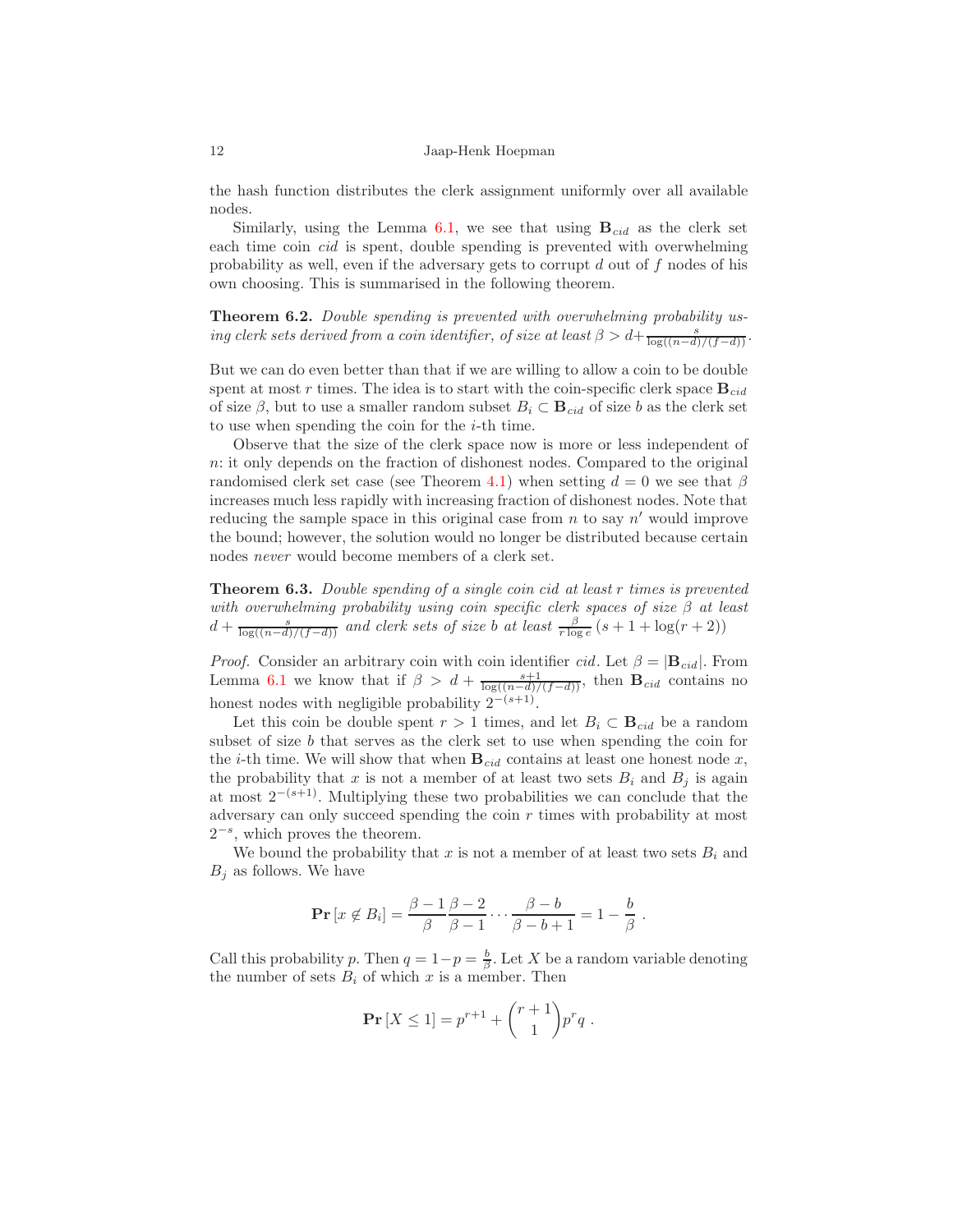Assume for the moment that  $b > \beta/2$ . Then  $q > p$  and hence  $\Pr[X \leq 1] \leq$  $(r+2)qp^r$ , which should be less than  $2^{-(s+1)}$ . Substituting the values for p and q and using  $\frac{b}{\beta} \leq 1$ , this is achieved when

$$
(r+2)\left(1-\frac{b}{\beta}\right)^r \leq 2^{-(s+1)}.
$$

Using  $(1 - 1/x)^x \le 1/e$  and taking logarithms we need

$$
\log(r+2) - r \log e^{\frac{b}{\beta}} \le -(s+1)
$$

From this the theorem follows. ⊓⊔

The proof of this theorem uses a rather crude approximation of the probability that an adversary can cheat. In fact, it is far more likely that a coin specific clerk space contain more than one honest node, making it harder for the adversary to avoid them in the r clerk sets.

# <span id="page-12-0"></span>7 Conclusions & Further Research

Interestingly, the probability of polling the central bank in the scheme of Jarecki and Odlyzko [\[JO97\]](#page-13-9) is proportional to the amount of the transfer, such that the number of polling messages is constant for a given amount of credit: whether a user spends all her credit in a few big transactions, or many micro payments does not matter. To get a similar property in our scheme would require us to change the size of the clerk sets depending on the amount of the transaction (i.e., the value of the coin, if there are multi valued coins in the system), or to contact the clerk sets only with a certain probability for each transaction. Further research is necessary to explore these ideas and to determine their impact on the efficiency of double spending prevention in a decentralised, distributed currency scheme.

The current analysis is based on a few strong assumptions. For one thing, we assume that the network is static. To fully apply our ideas to for instance P2P networks requires us to take dynamic node joins and leaves into account. Also, we assume transmitting coins is an atomic operation. Probably, the coin transfer protocol becomes slightly more involved when we need to handle concurrent coin spending. Finally, the coin transfer protocol assumes that coins can grow unbounded in size: with every transfer of a coin, it gains another signature. Methods to reduce the space complexity should be investigated. This is not easy however, because the double spending prevention system depends on a more or less correct notion of time, and aims to record who owns which coin at what time. Preventing nodes to warp the coins they own into the future (and thus bypassing all double spending prevention) is not trivial. We do note however, that clerks only need to store the coin with the longest prefix for a particular coin identifier.

Finally, there are other interesting approaches that might be useful to implement distributed double spending prevention.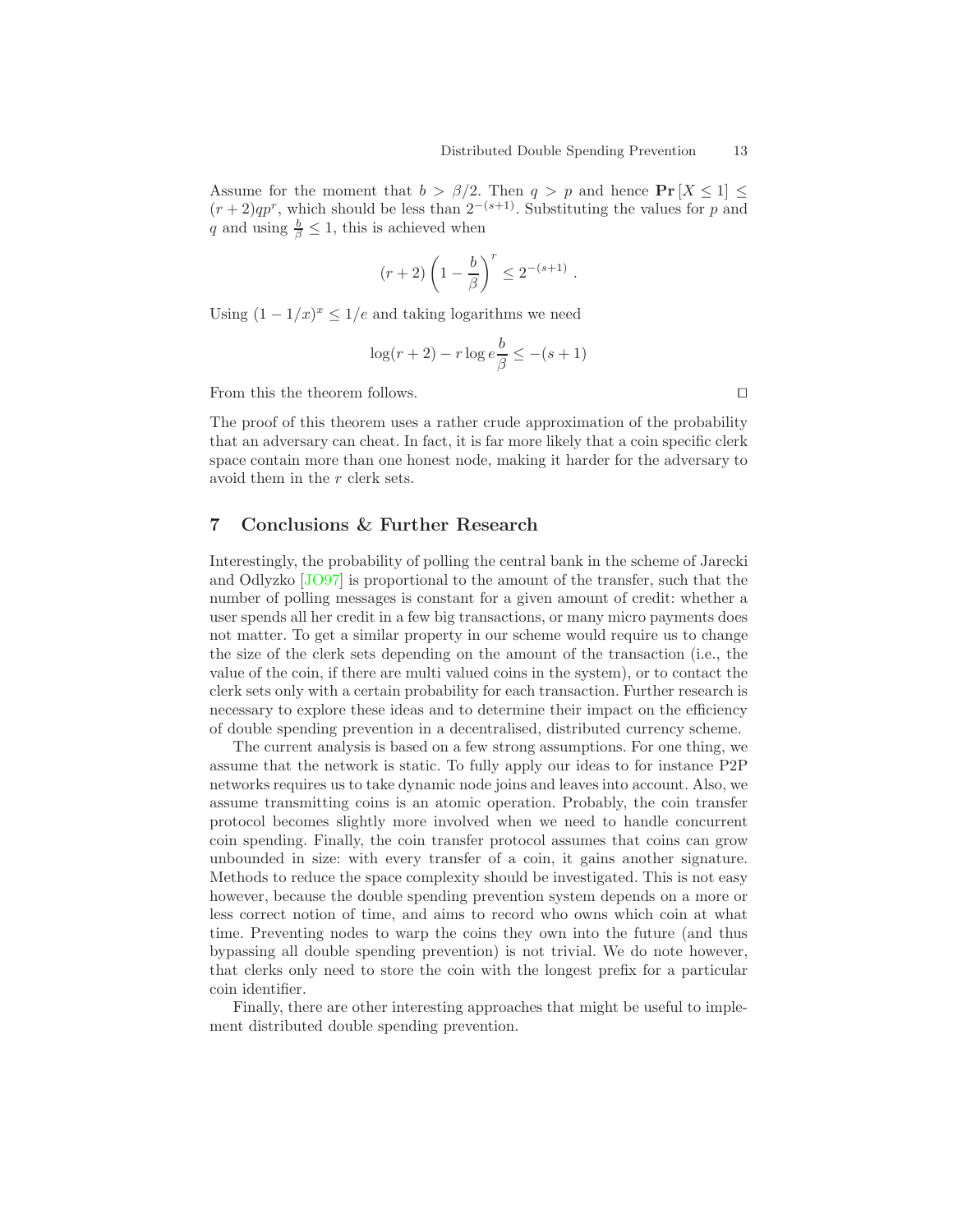#### 14 Jaap-Henk Hoepman

One approach is to try to limit the rate at which nodes can spend coins in the first place. HashCash  $\left[\text{Bac97}\right]$  could be used to do this. In this setting, a node wishing to spend a coin is forced to spend a non-negligible amount of work first to compute some function, e.g., by finding a collision in a moderately strong hashfunction. The receiver of the coin verifies the function result and only accepts the coin when the result is correct. If a lower bound on the actual time needed to compute the function is known (and this is not always easy given the diversity of hardware platforms), this implies an upper bound on the amount of money a coin spent (and therefore double spend).

# References

- <span id="page-13-0"></span>[AJSW97] Asokan, N., Janson, P. A., Steiner, M., and Waidner, M. The state of the art in electronic payment systems. IEEE Computer 30, 9 (1997), 28–35.
- <span id="page-13-12"></span>[Bac97] Back, A. Hashcash - a denial of service counter-measure. <http://www.cypherspace.org/hashcash>, 1997.
- <span id="page-13-11"></span>[EFF85] ERDOS, P., FRANKL, P., AND FÜREDI, Z. Families of finite sets in which no set is covered by the union of  $r$  others. Israel Journal of Mathematics 51, 1–2 (1985), 79–89.
- <span id="page-13-4"></span>[GH05] Garcia, F. D., and Hoepman, J.-H. Off-line karma: A decentralized currency for peer-to-peer and grid networks. In 3rd ACNS (New York, NY, USA, 2005), J. Ioannidis, A. Keromytis, and M. Yung (Eds.), LNCS 3531, Springer, pp. 364–377.
- <span id="page-13-2"></span>[Hir02] Hird, S. Technical Solutions for Controlling Spam. In AUUG2002 (Melbourne, 2002).
- <span id="page-13-6"></span>[IML05] IZMALKOV, S., MICALI, S., AND LEPINSKI, M. Rational secure computation and ideal mechanism design. In 46th FOCS (2005), IEEE Comp. Soc. Press, pp. 585–595.
- <span id="page-13-9"></span>[JO97] Jarecki, S., and Odlyzko, A. An efficient micropayment system based on probabilistic polling. In 1st Int. Conf. Fin. Crypt. (Anguilla, British West Indies, 1997), R. Hirschfeld (Ed.), LNCS 1318, Springer, pp. 173– 191.
- <span id="page-13-7"></span>[MR98] MALKHI, D., AND REITER, M. Byzantine quorum systems. Distributed Computing 11, 4 (1998), 203–213.
- <span id="page-13-8"></span>[MRWW01] Malkhi, D., Reiter, M., Wool, A., and Wright, R. Probabilistic Quorum Systems. Information and Computation 170, 2 (2001), 184–206. [MV88] MULLENDER, S. J., AND VITÁNYI, P. M. B. Distributed match-making.  $Algorithmica$  3 (1988), 367-391.
- <span id="page-13-10"></span><span id="page-13-1"></span>[OPT97] O'MAHONY, D., PEIRCE, M., AND TEWARI, H. Electronic Payment Systems. Artech House, 1997.
- <span id="page-13-5"></span>[SS99] Schneier, B., and Shostack, A. Breaking up is hard to do: Modelling security threats for smart cards. In 1st USENIX Worksh. on Smartcard Tech. (Chicago, IL, 1999), USENIX, pp. 175–185.
- <span id="page-13-3"></span>[VCS03] Vishnumurthy, V., Chandrakumar, S., and Sirer, E. G. KARMA: a secure economic framework for peer-to-peer resource sharing. In Proc. Workshop on the Economics of Peer-to-Peer Systems (Berkeley, California, 2003). Papers published on <http://www.sims.berkeley.edu/research/conferences/p2pecon/index.html>.